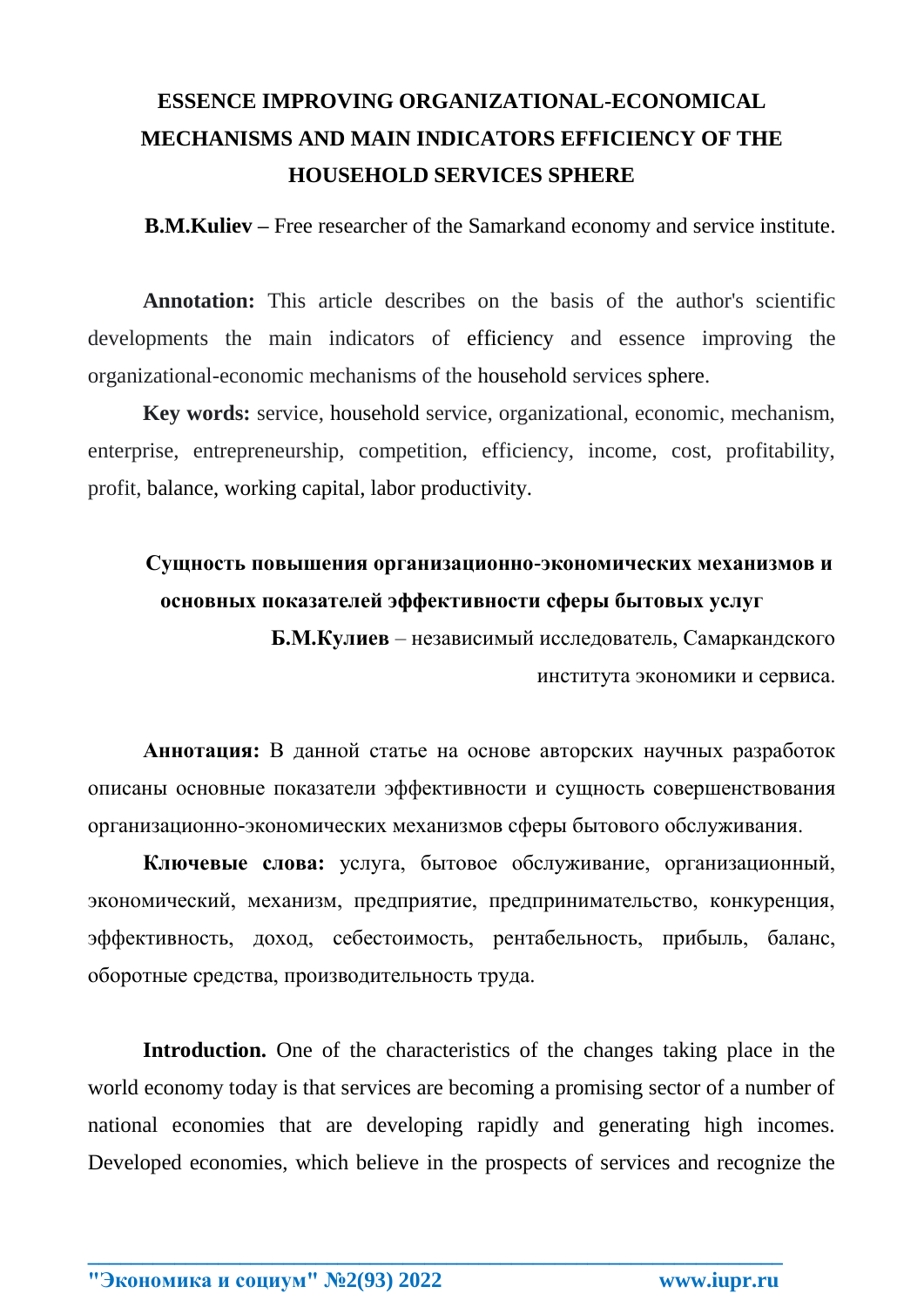need for rational use of its potential, are pursuing prudent macroeconomic policies and achieving effective results in boosting the national economy.

As a result of the development of the services sector, large-scale quantitative and qualitative changes are taking place, and as a complex sector, they have a strong impact on various spheres of public life. Services, as a phenomenon operating in a multifaceted and complex environment, in the process of its development is a means of solving many problems of many industries and sectors across the country's social development improving living standards and quality of life.

**Analysis of the literature on the subject.** Our research focuses on the fundamental study of the concept of domestic service, unemployment, employment, the organization of labor activity in a market economy number of scientific works of leading foreign economists such as J.M. Keynes [1], S. Hall [2] are devoted. These studies serve as a theoretical basis for studying the problems of labor organization in countries in the context of economic liberalization. The development of economics in this field was supported by scientists from the CIS countries N.A. Volgin [3], G.E. Genkkin [4] et al. Scientific works of economists such as M.Q., Pardaev [5], M.M. Mukhammedov, K. J. Mirzaev [6].

To understand the specifics of this mechanism, we first want to explain the theoretical interpretation of the concept of "mechanism". Theoretical issues of the formation of economic mechanisms and the improvement of their functioning as an object of scientific research after the 50s of the last century, based on theoretical and practical analysis of the essence of "economic-mechanism", "organizationaleconomic mechanism" developed scientific conclusions, practical recommendations for the formation and improvement.

From the theoretical analysis of the scientific literature on the problem, we can conclude that economists have widely used such concepts as "mechanism", "organizational-mechanism", "economic mechanism". The concept of "mechanism" in the broadest sense (Greek. mechane - machine) means an instrument, apparatus, an internal device that drives a machine [7].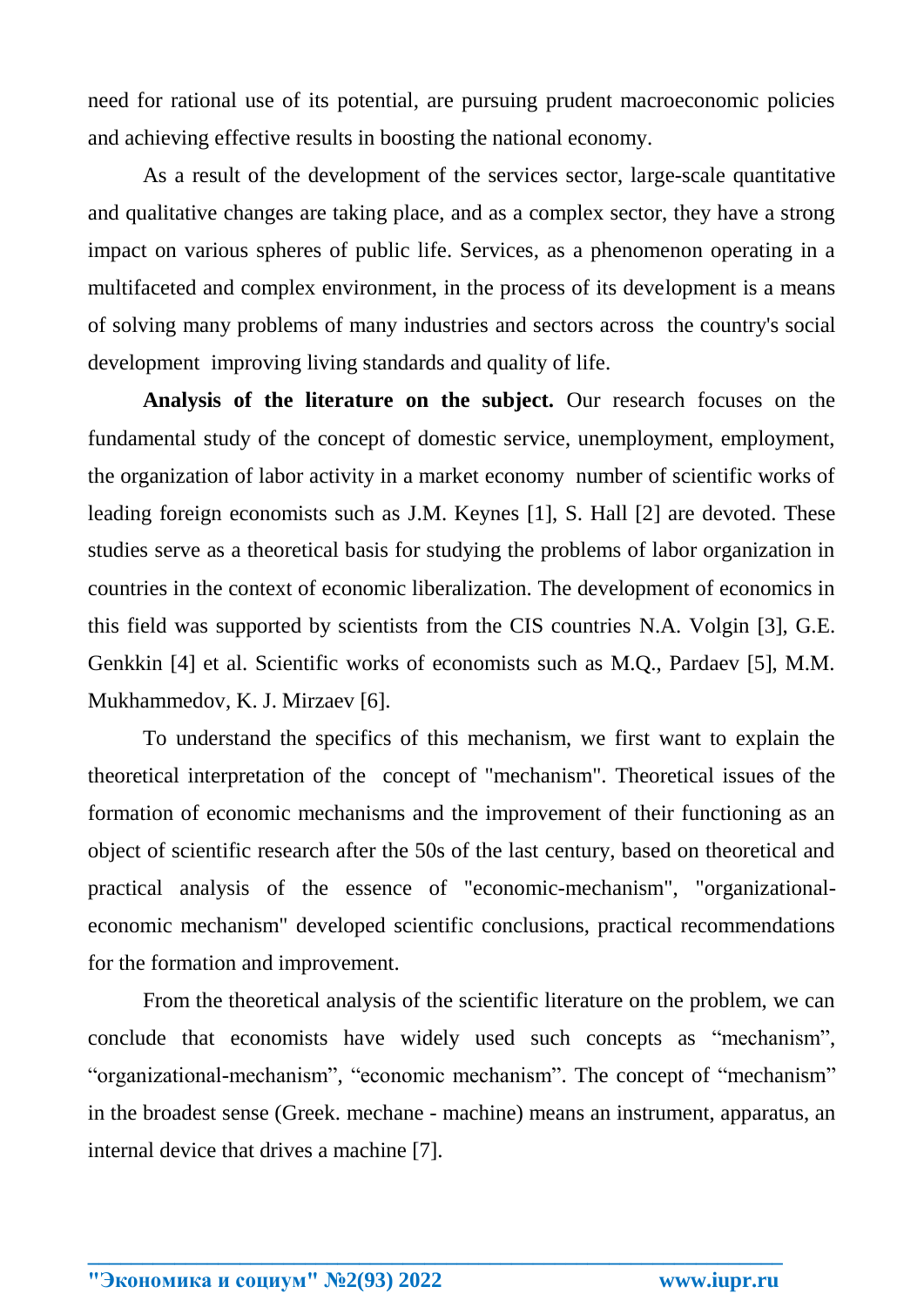In economics the concept of "mechanism" is used figuratively, and its essence is interpreted as " a sequence of events and processes that manifest as an action, as well as a structure, a system that determines the order of activity" [8].According to some economists, the use of the concept of "mechanism" in the economy implies the formation of a system that provides regular management (economic, economic, organizational) in order to achieve a clear result of this activity. Also " a mechanism is a specific sequence or set of economic events "[9].

The solution of the problem studied by economists in the scientific literature is based on specific social, economic, organizational approaches, and in the definitions of the concept of "mechanism" based on the historical stages of socio-economic development, different approaches can be observed in interpreting its essence.

In the definitions given by the above-mentioned scholars, the system is represented as a group of two elements as functional and supportive systems that interact with each other: "planning and forecasting, organization of social processes, economic incentives, price formation, financial and credit mechanism" or "management cost and performance accounting and standardization, economic, accounting responsibility and financial incentives, as well as organizational, resource and information support".

**Research methodology.**Methods of analysis and synthesis, induction and deduction, periodicity, economic-mathematical modeling were used. Thus, the organizational-economic mechanism of the household services sector is a set of specific elements, forms and tools with the institutional content of the economic, social and organizational structure, which performs the task of forming and coordinating socio-economic relations between households in the services market through systemic interdependence. (Figure 1.) Based on the research, we propose the following organizational and economic mechanism in the field of household services [10].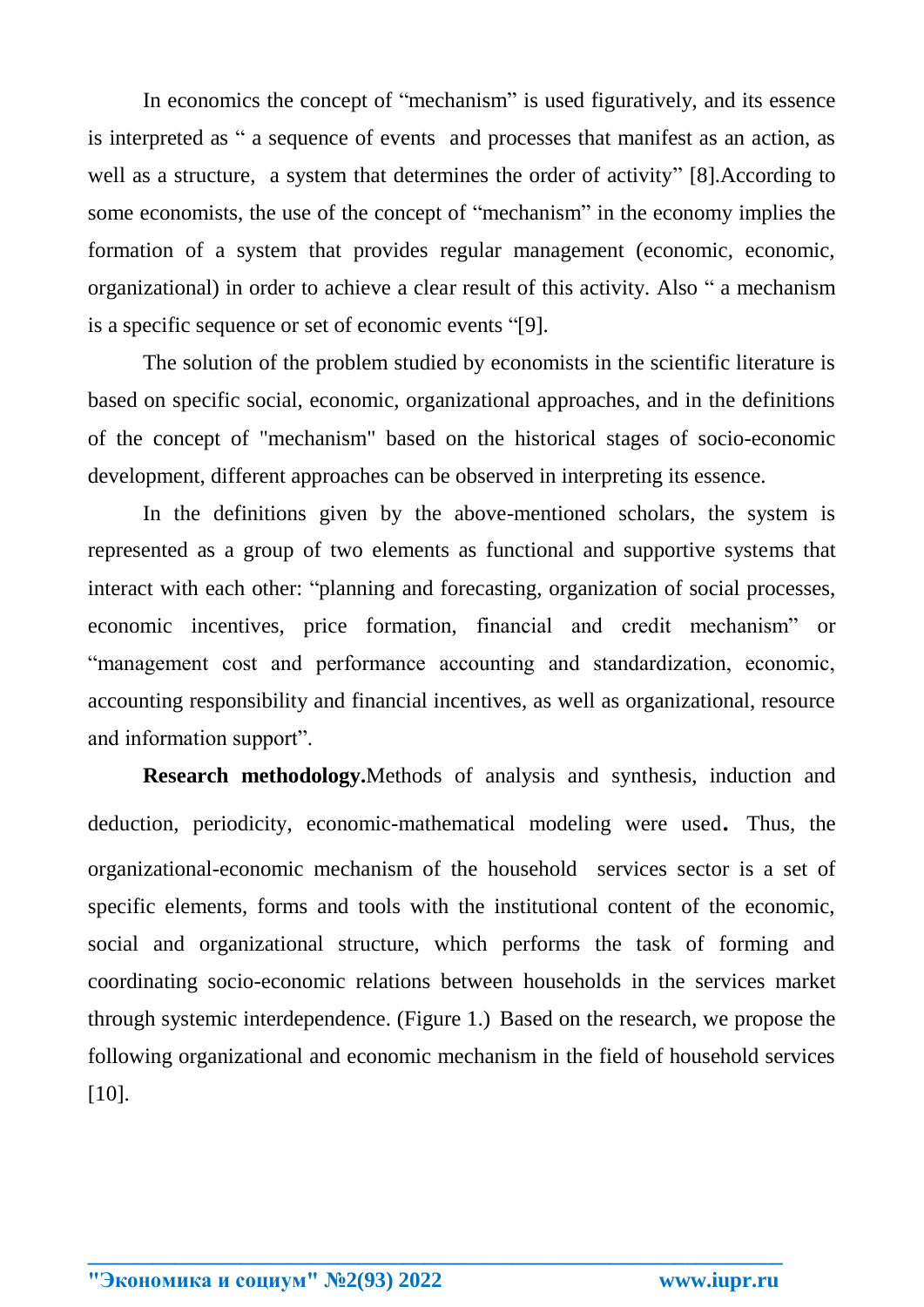

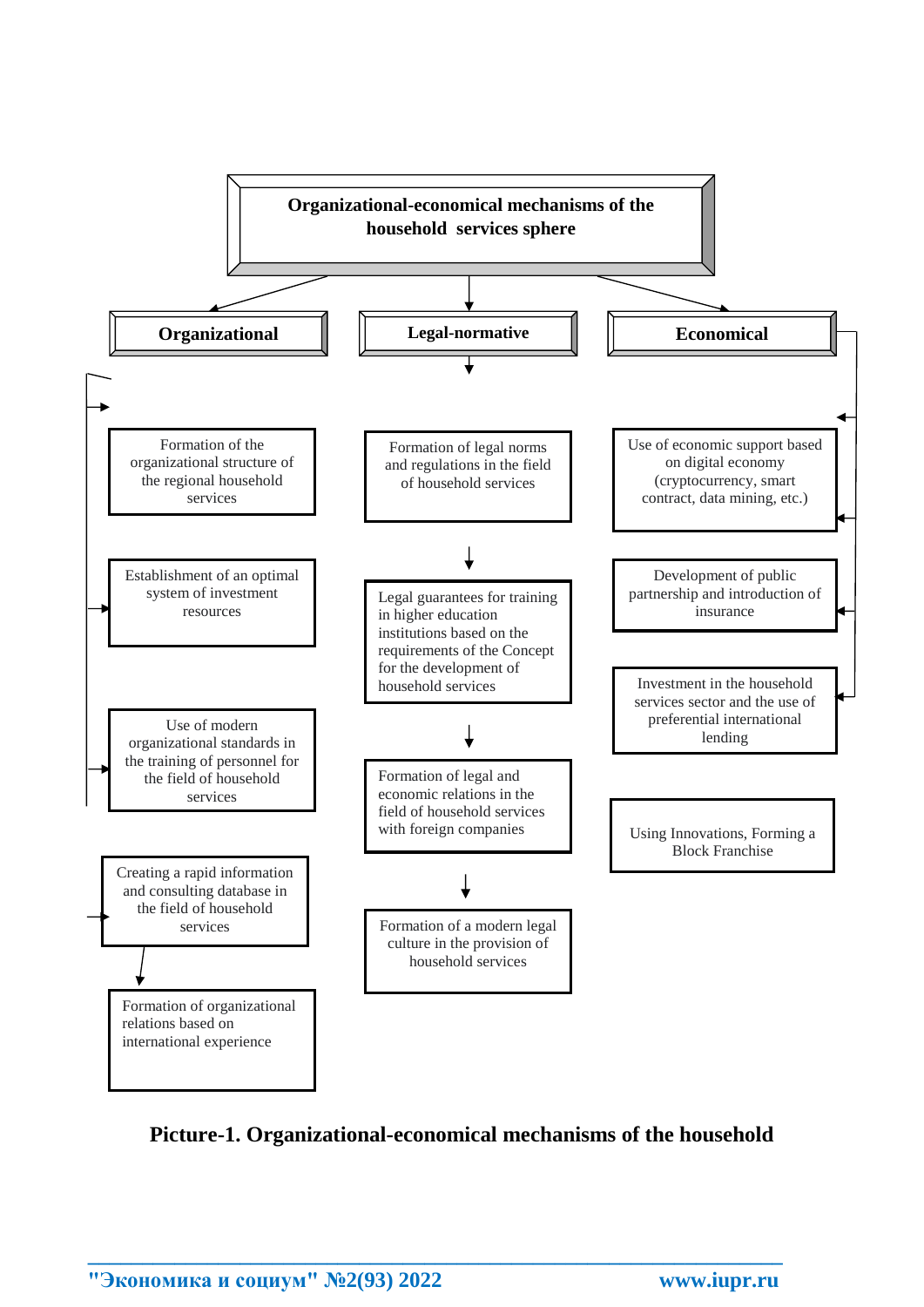## **services sphere<sup>1</sup>**

In studying the effectiveness of social production in the sectors of the economy, it is important to correctly understand and calculate its criteria and indicators.

In our opinion, in order to comprehensively study and understand socioeconomic efficiency, which is one of the most important issues, it is necessary to develop separate criteria and indicators of social and economic efficiency. However, this does not mean that the criteria and indicators of social and economic efficiency are not interrelated. On the contrary, they are inextricably linked and complement each other.

If economic efficiency is not calculated and measured qualitatively, it will not be possible to carry out the work set for its steady increase.

The growth of economic efficiency is an objective law of development of any form of household services, because the development of society requires an increase in the volume and quality of services provided, increased savings for the implementation of treatment, expanded reproduction.

A comprehensive analysis of the economic efficiency of household services enterprises should not be limited to the inclusion of the efficiency criterion, as the criterion mainly reflects the essence and main tasks of efficiency improvement, but can not serve as a means of measurement and evaluation. This task is solved by economic efficiency indicators.

The complexity of the criteria for a comprehensive program for the development of the household services sector requires the need for indicators that describe its goals and resources. In our opinion, the household services sector in Uzbekistan is developing as well as modern sectors of the economy.

Accordingly, all social, economic and other aspects of the economic efficiency of economic entities operating in this area are reflected in the following criteria:

to fully meet the needs of households for services tailored to different segments;

**\_\_\_\_\_\_\_\_\_\_\_\_\_\_\_\_\_\_\_\_\_\_\_\_\_\_\_\_\_\_\_\_\_\_\_\_\_\_\_\_\_\_\_\_\_\_\_\_\_\_\_\_\_\_\_\_\_\_\_\_\_\_\_\_**

**.** 

<sup>&</sup>lt;sup>1</sup> Author's development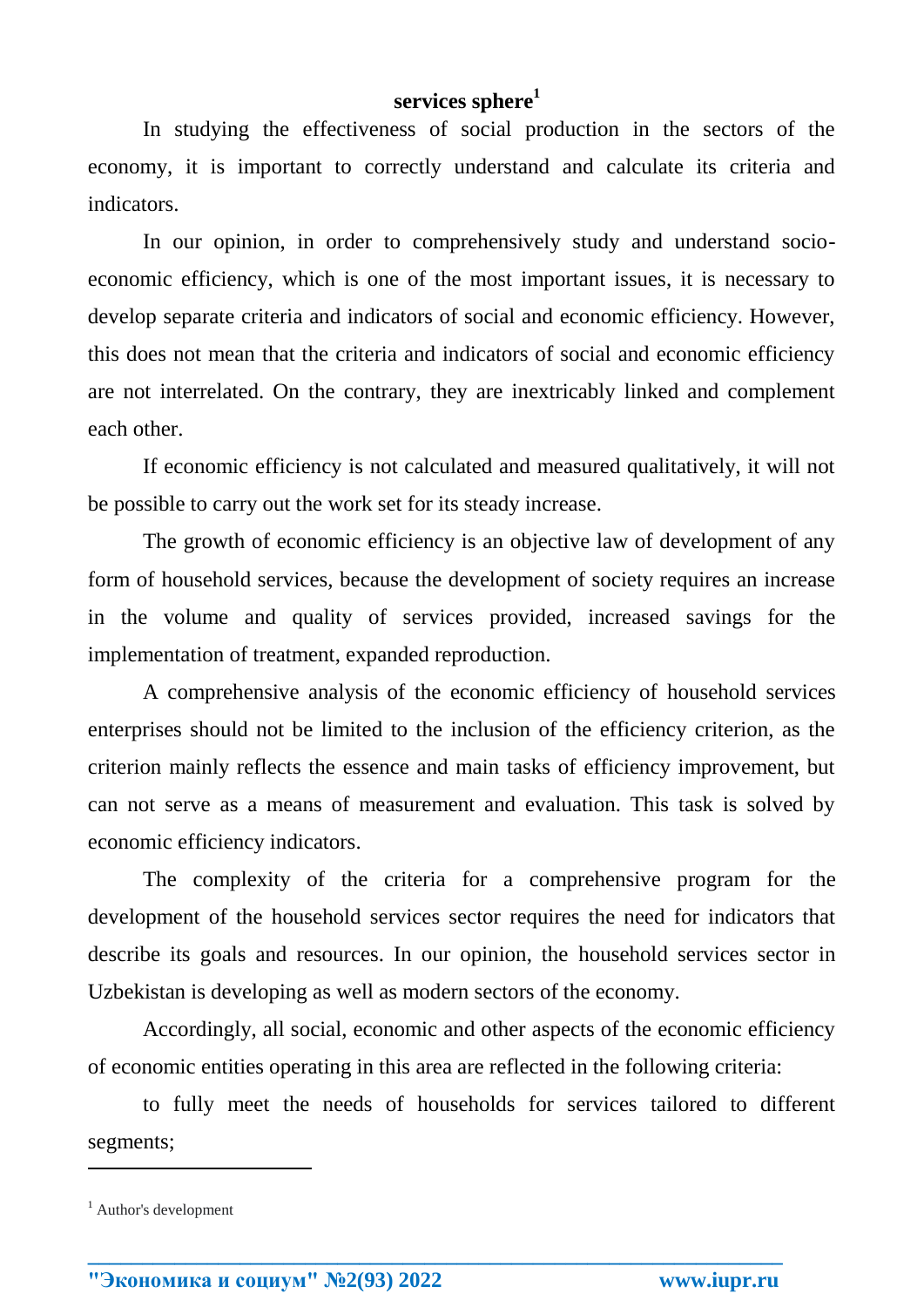- Ensuring the popularity of services offered by businesses;
- Improving the efficiency of business entities;
- reducing the relative level of costs;
- Achieving high productivity in the industry.

These criteria are determined using indicators that reflect the efficiency of household services. In the economic literature, performance indicators are classified differently: by scale of assessment, by level of resource use, by the importance of indicators, by their role in decision-making, by the degree of generalization, and so on.

Specific indicators that characterize the economic efficiency of household services include indicators of labor resources, indicators of efficient use of material and financial resources.

In the system of economic efficiency indicators of household services enterprises, labor efficiency indicators have a special place. In our opinion, the level and dynamics of labor productivity (natural and value indicators) in household services enterprises; average wage; the ratio of the growth rate of the volume of services per employee and the rate of remuneration of labor; using a system of performance indicators obtained for one sum of wages, it is possible to have a broad description of the efficiency of the use of labor resources.

1. Labor productivity  $=$  the sum of household services / average annual number of employees,

2. Average annual salary = salary fund / average annual number of employees,

3. Employee share of total employees  $\%$  = number of employees x 100 / total number of employees,

4. Profitability of the household fund  $\%$  = enterprise profit x 100 / total annual consumption fund.

The growth of the volume (number) of services provided by household services enterprises is determined by an indicator of how much of the increase in labor productivity, how much is done by attracting additional resources (labor resources).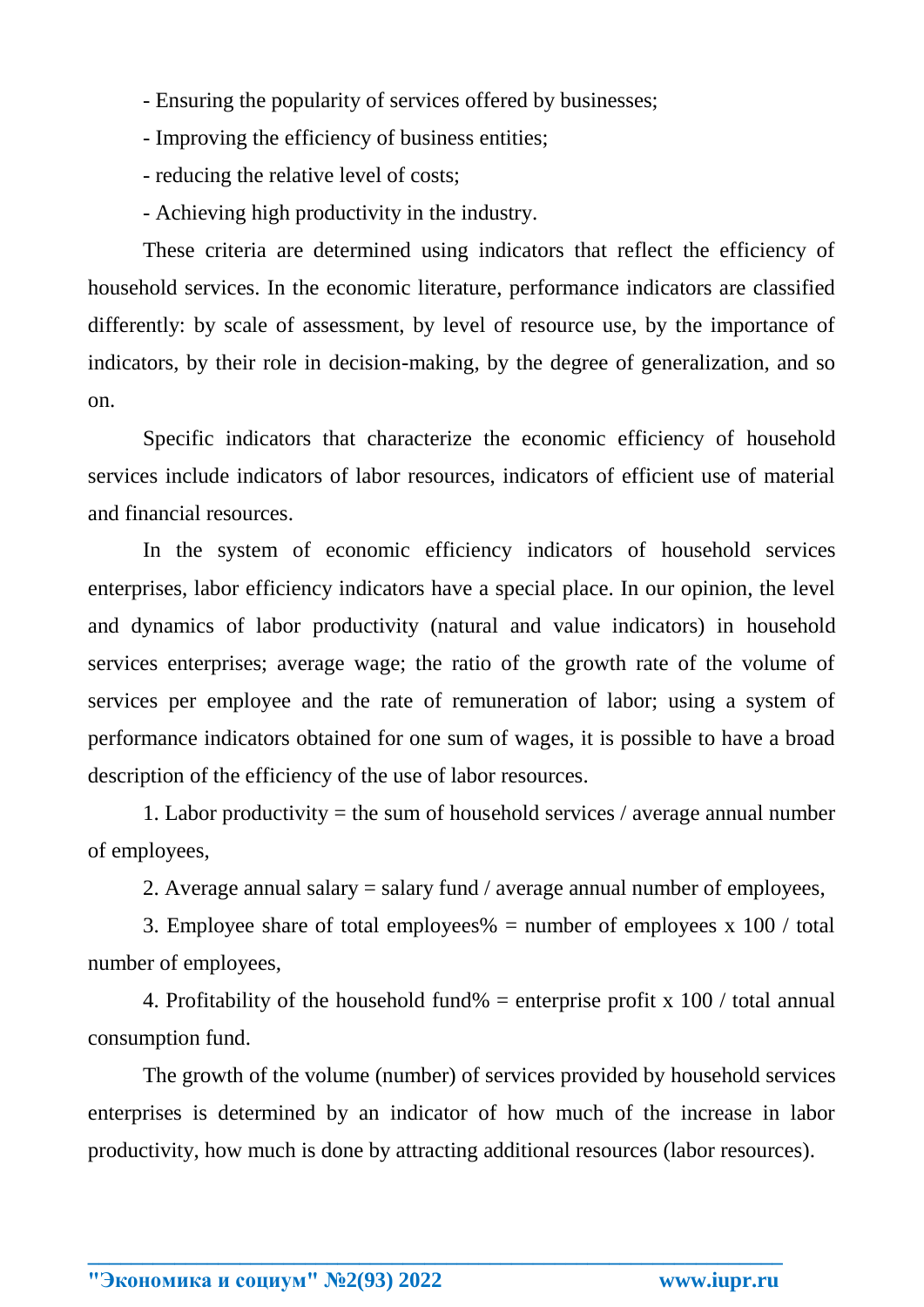In the system of indicators of economic efficiency of household services enterprises, the indicators of efficiency in the use of material resources are as follows:

1.Return on funds = volume of household services / average annual amount of fixed assets,

2. Capacity of funds = average annual amount of fixed assets / volume of household services,

3. Funding rate = average annual fixed assets / average annual number of employees,

4. Return on funds = profit x  $100 /$  average annual amount of fixed assets.

n the system of indicators of economic efficiency of household services enterprises, the indicators of efficiency in the use of financial resources are as follows:

1. Return on funds = volume of household services / average annual working capital,

2. Capacity of funds = average annual working capital / volume of household services,

3. Level of equipping with working capital (funds) = average annual working capital / average annual number of employees,

4. Return on working capital (capital) = profit x  $100/$  average annual working capital,

5. The share of working capital in total assets  $(\%)$  = own funds of the household services enterprise x100 / total working capital of the enterprise.

For in-depth and comprehensive analysis of the efficiency of household services enterprises, in addition to specific indicators of efficiency, generalized indicators are also used. Generalized indicators include: profitability, relative cost, fund efficiency, all resources spent, fund efficiency and other indicators.

Profitability is one of the economic indicators of economic activity of household services enterprises. Profitability in the service sector is determined by the percentage of net profit to the sum of fixed assets and working capital of the enterprise.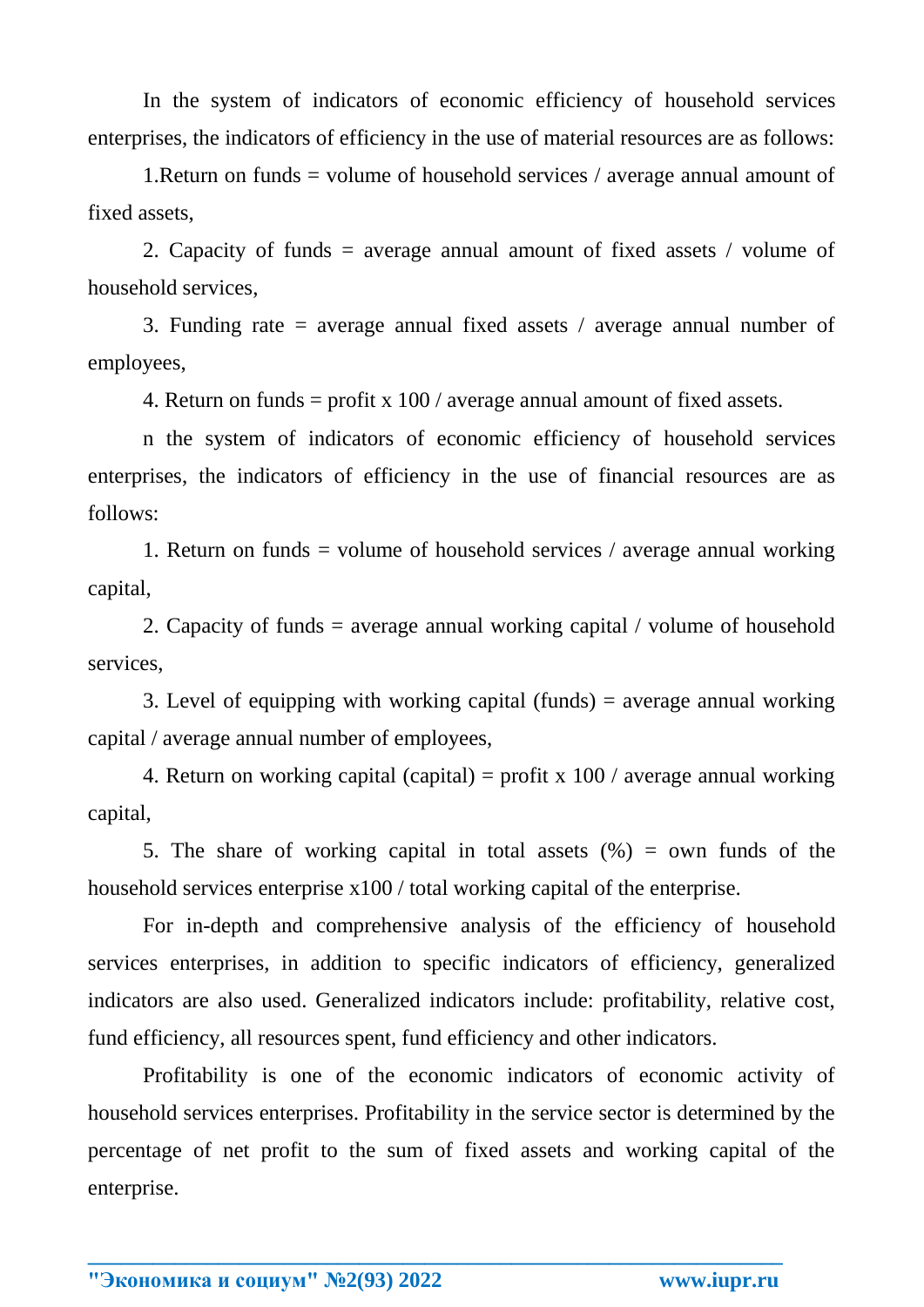*P=* balance sheet profit  $\sum$   $_{fa +} \sum_{wk}$ *In here:*  $\Sigma$  fa - fixed assets;  $\sum$  *wk* – the amount of working capital (1.)

For the efficient use of material and financial resources, it is advisable to use only labor force indicators. Because most of these activities are individual, it is difficult to determine the effectiveness of material and financial resources in them. After all, they are taxed at a single tax rate.

Therefore, financial accounting and reporting, as well as information on material resources are not provided to the statistics and tax departments. In this regard, we consider it appropriate to cover the effective use of labor resources in the field of household services.

In our opinion, social efficiency in domestic service enterprises is a set of measures related to ensuring the social development of employees in the service process. Man usually aims to lay the groundwork for all-round and harmonious development. Achieving the ultimate social goal of society is the main criterion of social effectiveness.

The second criterion of social efficiency in the sectors and industries of the economy is the reduction of household spending, which indirectly affects the growth of social production efficiency.

In the system of household services, social efficiency cannot be measured by a single criterion, because the criteria and indicators of social efficiency of the sector are not the same. If a criterion of social efficiency expresses its content and function, its indicators serve as a tool for measuring and evaluating efficiency.

**Conclusions and suggestions.** Household services provide an opportunity to save their free time, not only in meeting the needs, but also by targeting the formation of the needs of the population. At the current stage of development of market relations in our country, the large-scale development of small enterprises in the field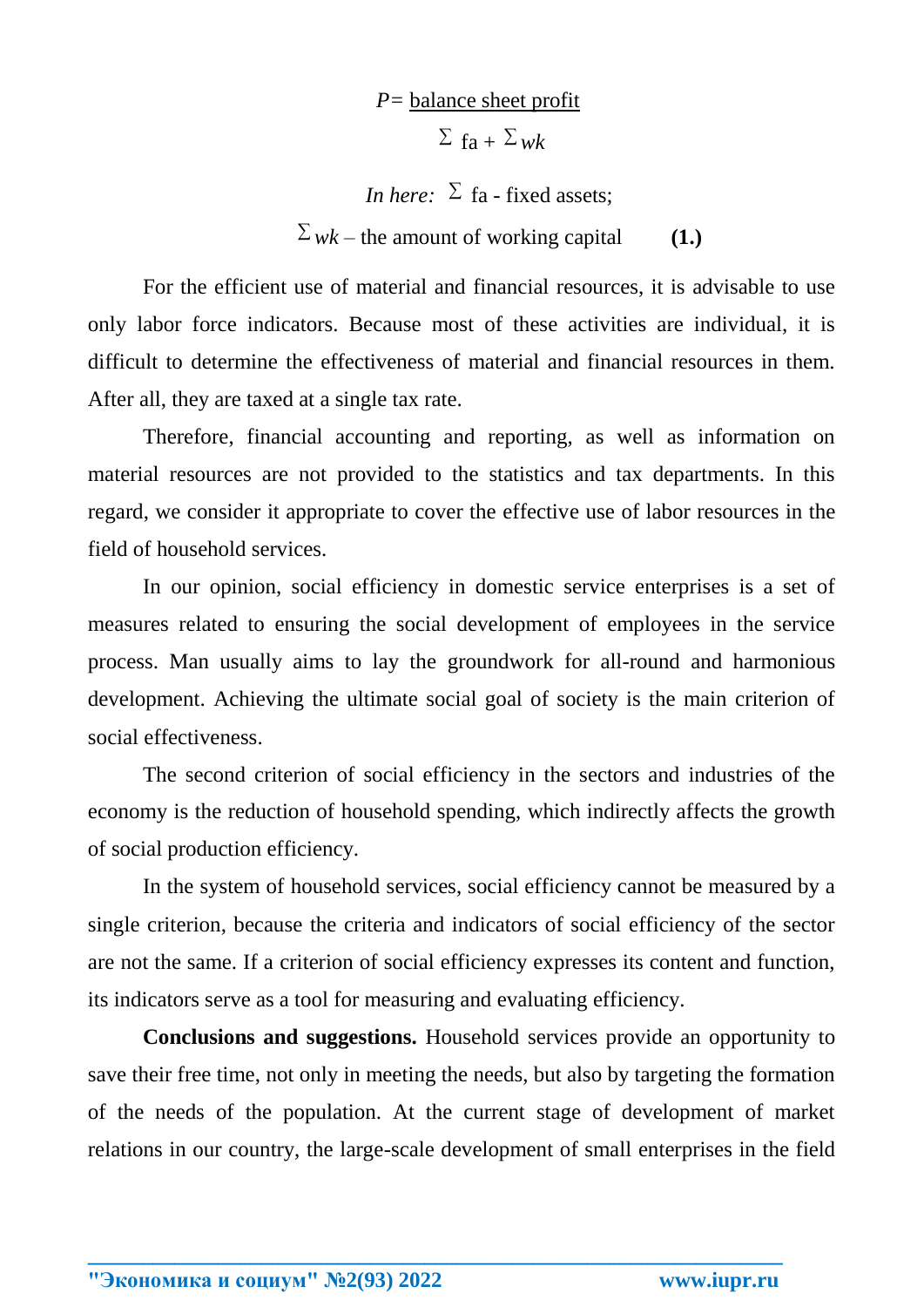of household services will allow to develop entrepreneurship, increase additional income, increase employment and jobs, as well as provide non-standard employment.

Improving the efficiency of household services:

- implementation of structural changes in services;
- more complete consideration of the needs of the population;
- prevention of negative situations (secret activities) in the field;
- increasing the social significance of household services;
- Development of entrepreneurship in the field of household services;
- leads to the formation of new organizational structures in the field.

Improving the competitiveness of the household services enterprise will depend on measures to improve the quality of services. Household demand for service standards is constantly growing, and therefore achieving high quality of services is a key task of household service enterprises in the process of diversification of the economy.

## **List of used literature:**

1. Keynes J. M. "General theory of employment, interest and money" - M .: "Progress", 1978;

2.Hall S.G. et al. "A disequilibrium model of the UK labor market: some estimates using rational expectations". Oxford, 1985.

3. Volgin N.A., Gritsenko N.N., Sharkov F.I. "Social State" (textbook) - M .: Publishing and Trade Corporation "Dashkov and K", 2014.-415 p.;

4. Genkkin B.M. "Economics and sociology of labor" (textbook). - M.Publishing house "Norma" 2013.-416 p.

5.Pardaev M.Q. Socio-economic nature of services and peculiarities of its development. // Service and tourism: Management and development issues. Materials of the international scientific-practical conference.- Samarkand, 2017. - B. 11-14.

6.Muhammedov MM Development of the service sector is a priority. // Service. - Samarkand, 2016, № 1. - B. 47-56.